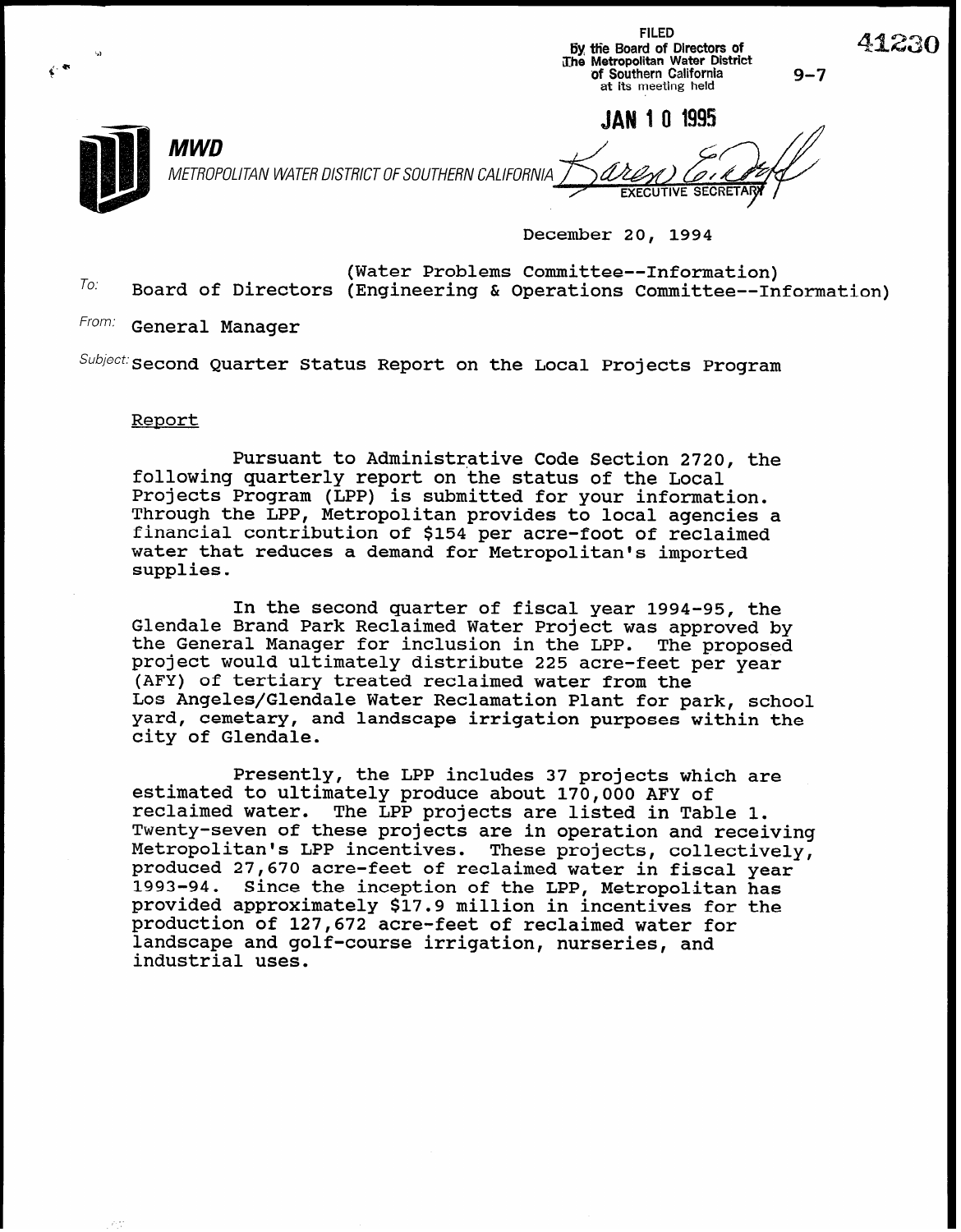Board of Directors -2- December 20, 1994

 $\mathcal{L}^{\mathcal{A}}$ 

Six reclamation projects, with a potential yield of 12,075 AFY, are currently under review and are summarized in Table 2.

**Recommendation** 

For information only.

John R. Wodraska General Manager

Submitted by:

Lebra C. lan

Debra C. Man Chief of Planning and Resources

Concur:

John K. Wodraska<br>General Manager

RM:fva

Attachments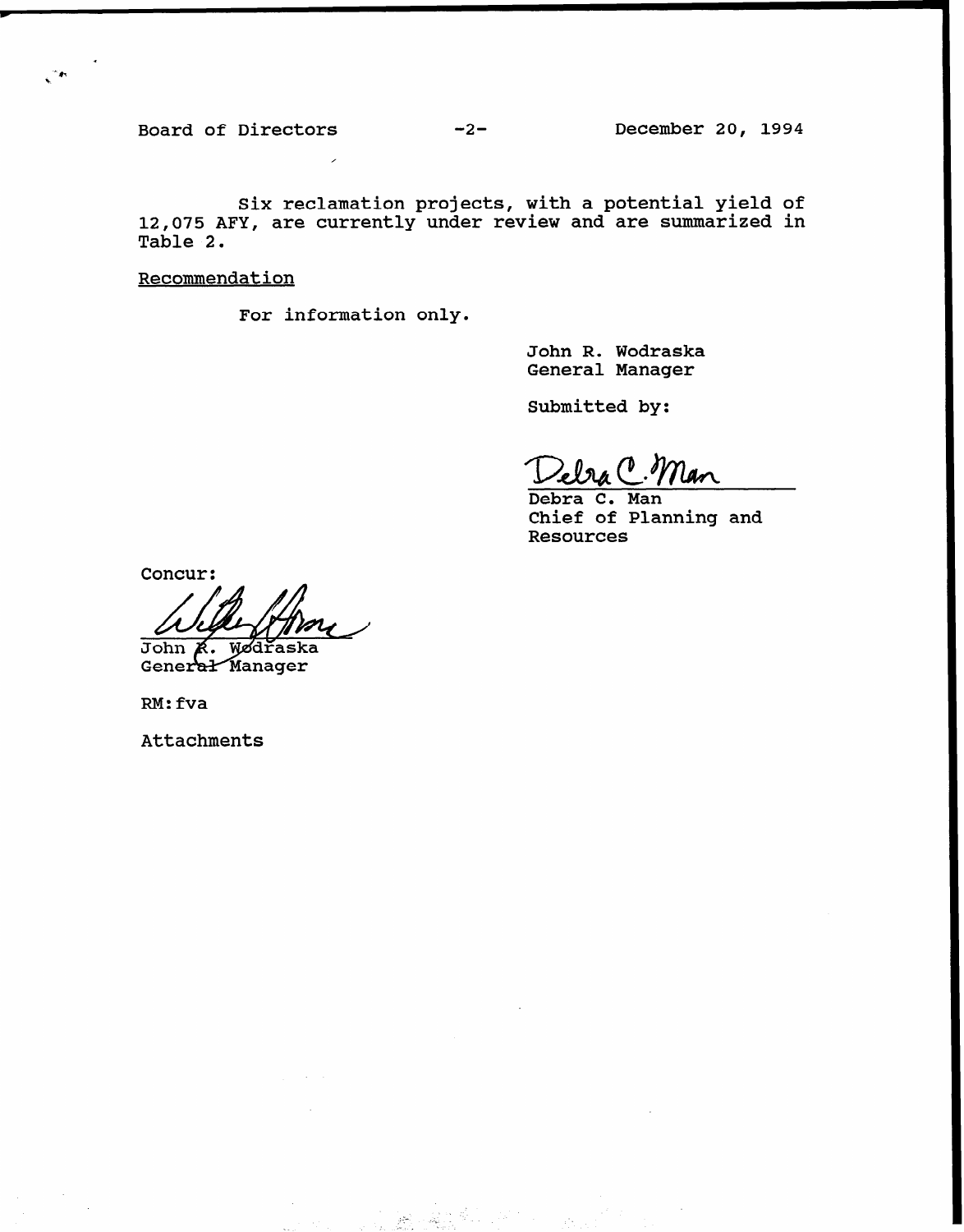41230

### TABLE 1

### PROJECTS IN THE LOCAL PROJECTS PROGRAM

| MEMBER AGENCY/PROJECT                                                                                                                                                   | ULTIMATE<br>YIELD<br>(AFY)   | FY 93-94<br>Deliveries<br>(AF) | Total<br>To Date<br>(AF)    |
|-------------------------------------------------------------------------------------------------------------------------------------------------------------------------|------------------------------|--------------------------------|-----------------------------|
|                                                                                                                                                                         |                              |                                |                             |
| Burbank                                                                                                                                                                 |                              |                                |                             |
| Burbank Reclaimed Water System Expansion Project                                                                                                                        | 850                          |                                |                             |
| Calleguas                                                                                                                                                               |                              |                                |                             |
| Oak Park/North Ranch Reclaimed Water<br>Distribution System                                                                                                             | 1,300                        |                                |                             |
| Central Basin MWD                                                                                                                                                       |                              |                                |                             |
| * Century Reclamation Program<br>* Cerritos Reclaimed Water Extension Project<br>* Lakewood Water Reclamation Project<br>Rio Hondo Water Reclamation Program<br>$\star$ | 5,500<br>260<br>440<br>5,000 | 1,462<br>123<br>447<br>0       | 2,752<br>216<br>2,169<br>27 |
| Coastal MWD                                                                                                                                                             |                              |                                |                             |
| * San Clemente Water Reclamation Project<br>* South Laguna Reclamation Expansion Project<br>South Laguna Reclamation Project<br>$\star$                                 | 4,000<br>700<br>860          | 367<br>O<br>785                | 1,635<br>54<br>7,040        |
| Eastern MWD                                                                                                                                                             |                              |                                |                             |
| Rancho California Reclamation Expansion Project                                                                                                                         | 6,000                        | 979                            | 1,585                       |
| Foothill MWD                                                                                                                                                            |                              |                                |                             |
| * Glenwood Nitrate Water Reclamation Project                                                                                                                            | 1,600                        | 823                            | 1,052                       |
| Glendale                                                                                                                                                                |                              |                                |                             |
| * Glendale Water Reclamation Expansion Project<br>Glendale Verdugo-Scholl Reclaimed Water Project<br>Glendale Brand Park Reclaimed Water Project                        | 600<br>2,000<br>225          | 298.                           | 901                         |
| Las Virgenes MWD                                                                                                                                                        |                              |                                |                             |
| * Calabasas Reclaimed Water System Extension<br>Project<br>Las Virgenes Reclamation Project<br>$\star$ .                                                                | 700<br>2,700                 | 503.<br>2,513                  | 1,800<br>23,372             |
| Long Beach                                                                                                                                                              |                              |                                |                             |
| Long Beach Reclamation Project<br>*                                                                                                                                     | 1,700                        | 992                            | 6,687                       |

\* Projects in operation

 $\ddot{\phantom{a}}$ 

 $\mathcal{A}$ 

 $\mathbf{r}_i$  (see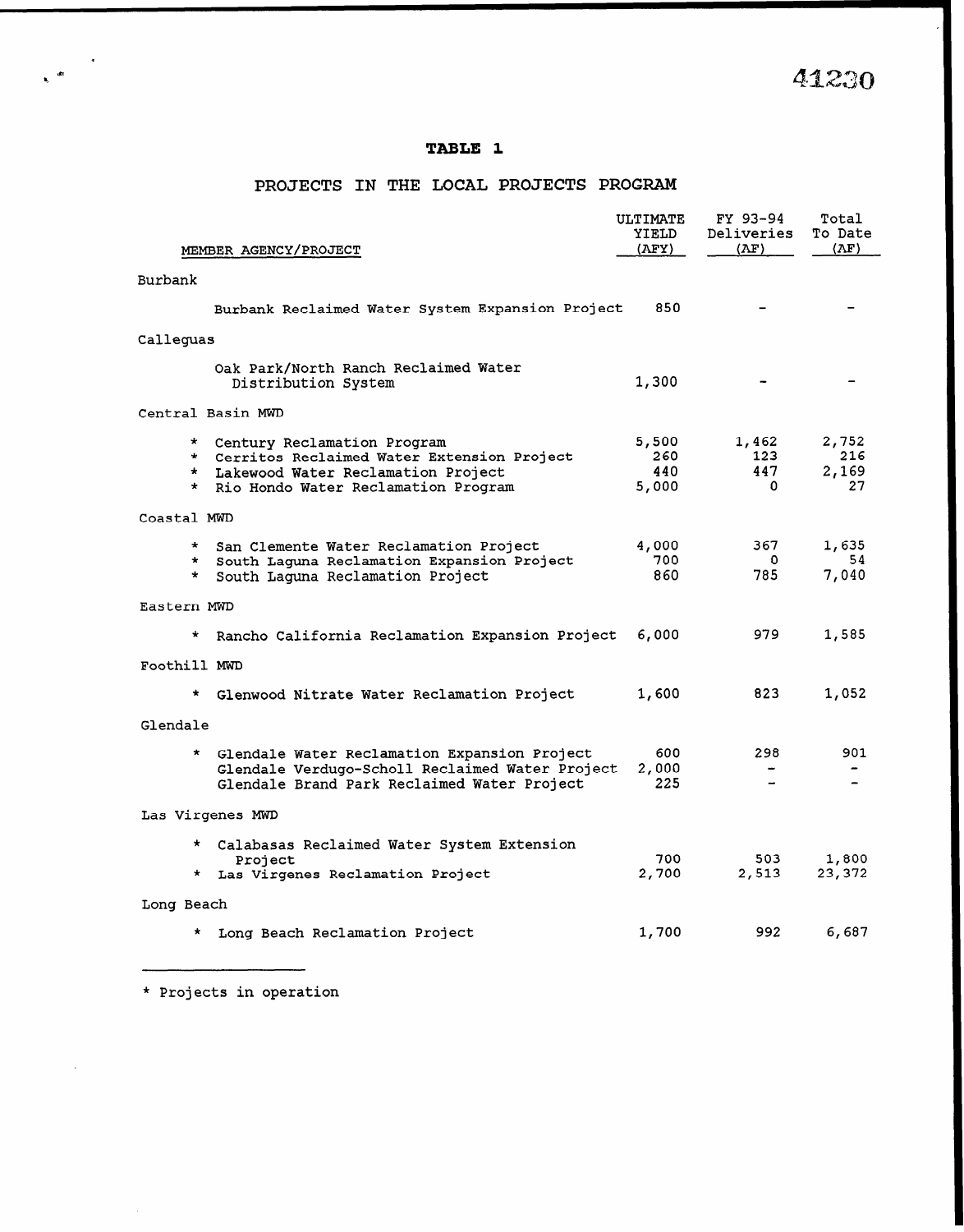## TABLE 1 (Continued)

|                      | MEMBER AGENCY/PROJECT                                                                                                                                                                                                                                    | ULTIMATE<br>YIELD<br>(AFY)                   | FY 93-94<br>Deliveries<br>(AFY)     | Total<br>To Date<br>(AF)               |  |  |  |  |
|----------------------|----------------------------------------------------------------------------------------------------------------------------------------------------------------------------------------------------------------------------------------------------------|----------------------------------------------|-------------------------------------|----------------------------------------|--|--|--|--|
|                      | Los Angeles                                                                                                                                                                                                                                              |                                              |                                     |                                        |  |  |  |  |
|                      | * Los Angeles Greenbelt Project<br>Sepulveda Basin Water Reclamation Project                                                                                                                                                                             | 1,610<br>1,900                               | 592                                 | 675                                    |  |  |  |  |
| MWD of Orange County |                                                                                                                                                                                                                                                          |                                              |                                     |                                        |  |  |  |  |
|                      | * Green Acres Reclamation Project<br>* Irvine Reclamation Project<br>* Moulton Niguel Water Reclamation Project<br>* Santa Margarita Water Reclamation Project<br>* Trabuco Canyon Reclamation Expansion Project                                         | 7,000<br>10,000<br>8,000<br>3,600<br>800     | 927<br>6,766<br>726<br>1,505<br>247 | 1,774<br>44,146<br>916<br>8,291<br>540 |  |  |  |  |
|                      | San Diego County Water Authority                                                                                                                                                                                                                         |                                              |                                     |                                        |  |  |  |  |
|                      | * Encina Basin Water Reclamation Project Phase I<br>* Encina Water Pollution Control Facility                                                                                                                                                            | 2,050                                        | 848                                 | 1,634                                  |  |  |  |  |
|                      | Reclamation Project<br>* Fallbrook Sanitary District Water Reclamation                                                                                                                                                                                   | 165                                          | 123                                 | 231                                    |  |  |  |  |
|                      | Project<br>North City Water Reclamation Project                                                                                                                                                                                                          | 1,200<br>17,500                              | 143                                 | 901                                    |  |  |  |  |
|                      | * Oceanside Water Reclamation Project<br>* Otay Water Reclamation Project Phase I<br>Rancho Santa Fe Reclaimed Water System<br>San Pasqual Water Reclamation Project<br>Santa Maria Water Reclamation Project<br>* Shadowridge Water Reclamation Project | 300<br>1,500<br>220<br>1,100<br>1,600<br>375 | 26<br>749.<br>$\rightarrow$<br>294  | 58<br>1,962<br>771                     |  |  |  |  |
| Santa Ana            |                                                                                                                                                                                                                                                          |                                              |                                     |                                        |  |  |  |  |
|                      | Green Acres Reclamation Project                                                                                                                                                                                                                          | See MWDOC                                    | 71                                  | 90                                     |  |  |  |  |
|                      | Three Valleys MWD                                                                                                                                                                                                                                        |                                              |                                     |                                        |  |  |  |  |
|                      | * Walnut Valley Water Reclamation Expansion<br>Project                                                                                                                                                                                                   | 500                                          | 273                                 | 468                                    |  |  |  |  |
| West Basin MWD       |                                                                                                                                                                                                                                                          |                                              |                                     |                                        |  |  |  |  |
|                      | West Basin Water Reclamation Program                                                                                                                                                                                                                     | 70,000                                       |                                     |                                        |  |  |  |  |
| Western MWD          |                                                                                                                                                                                                                                                          |                                              |                                     |                                        |  |  |  |  |
|                      | * Arlington Basin Groundwater Desalter Project                                                                                                                                                                                                           | 6,100                                        | 5,159                               | 15,928                                 |  |  |  |  |
|                      | TOTAL YIELD OF 37 APPROVED PROJECTS                                                                                                                                                                                                                      | 169,955                                      | 27,670                              | 127,672                                |  |  |  |  |
|                      |                                                                                                                                                                                                                                                          |                                              |                                     |                                        |  |  |  |  |

\* Projects in Operation

'